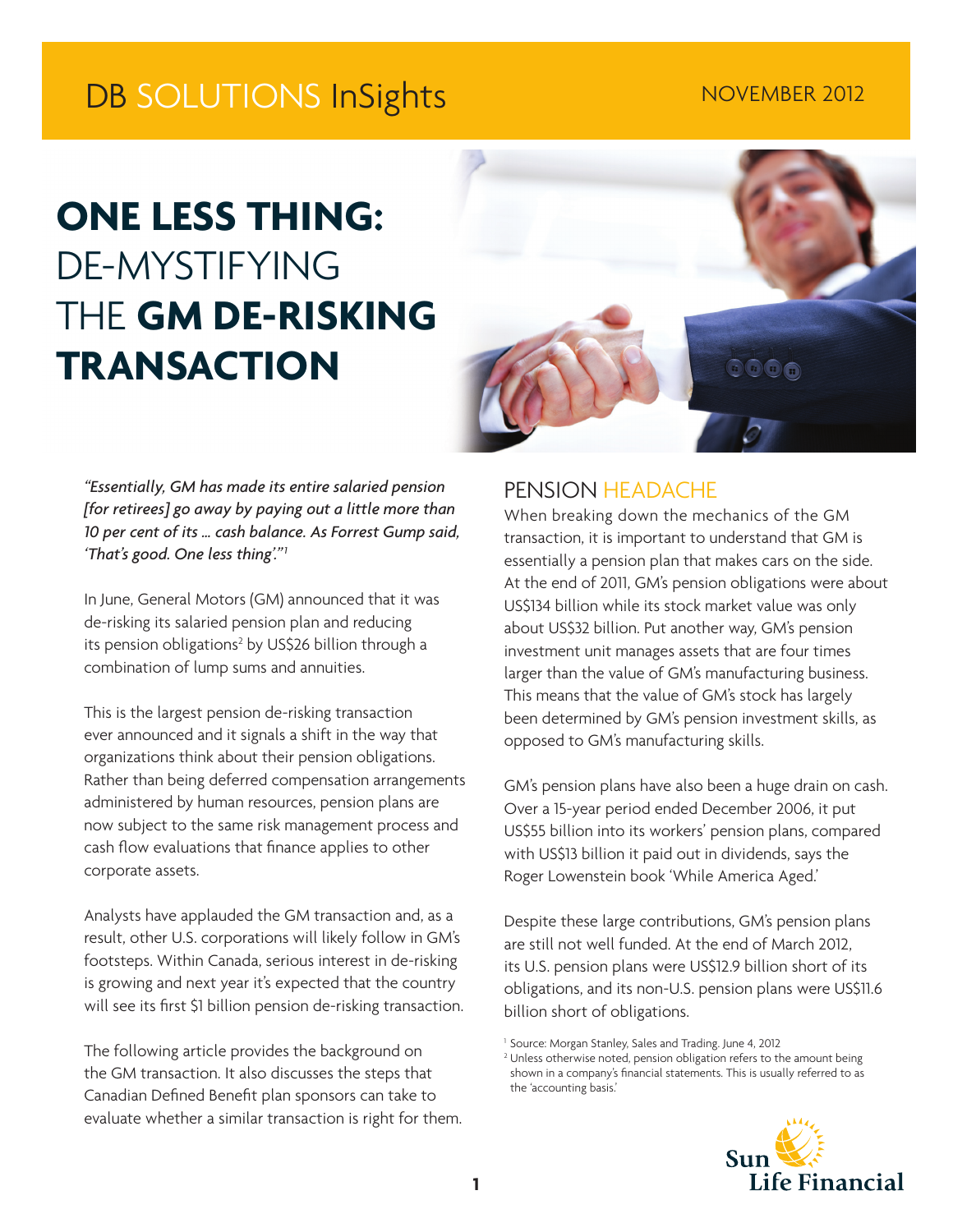## THE EXTRA STRENGTH TYLENOL

In June, GM announced that it was de-risking its U.S. salaried plan through a combination of lump sum cash settlements and an annuity buy-out.

As a part of the transaction, GM will purchase a group annuity from Prudential Financial Inc. (Prudential) for 76,000 retirees and spouses who retired before October 1, 1997. The remaining 42,000 retirees, who retired after that date and before December 1, 2011, will be able to choose between a group annuity and a lump sum cash settlement. Salaried plan members not impacted by the transaction will be moved to a new plan and the current plan will be terminated.

This de-risking will reduce GM's pension obligations in its U.S. salaried plan by about US\$26 billion to US\$10 billion from the US\$36 billion reported at the end of 2011. It will require a cash contribution of between US\$3.5 and \$4.5 billion from GM. GM will pay US\$29 billion to Prudential and the retirees who elect lump sums.

Prudential will hold the assets related to the GM annuity buy-out in a separate account. If this account is insufficient, Prudential will make up the difference from its general account. According to a GM filing, both it and Prudential could pull out of the deal before it is set to close at the end of the year if markets deteriorate and increase the total cash required to close the transaction.

If the deal goes through, it will eclipse anything seen previously in the group annuity market. The last such U.S. deal to involve the transfer of more than US\$1 billion in obligations was in the 1980s, according to Aon Hewitt.

# NEW CORPORATE FINANCE

One unique feature of the GM transaction compared to prior U.S. pension risk transfer transactions was the evaluation of the transaction from a corporate finance perspective. GM approached the transaction strategically by investigating the relative merits of the transaction versus other potential uses of cash (share repurchases, dividends, acquisitions, capital improvements, etc.).

The US\$3.5 to \$4.5 billion of cash that GM contributes is the difference between the cost of the annuity/lump sums and the pension obligations that GM holds on its books, and represents a 10 per cent premium. GM's actual cost is lower than the 10 per cent premium as it no longer has to pay administration expenses and Pension Benefit Guarantee Corporation assessments for 118,000 retirees. From a risk management perspective, this premium provides future certainty by reducing cash and accounting volatility. As GM CFO Dan Ammann said, after offloading the US\$26 billion obligation, "we'll never have to address it again."

GM's CEO, Dan Akerson, has said that the company would consider offering a similar choice for its 400,000 union plan retirees and spouses, so this transaction could just be the first step. Transferring the union plan obligations would further transform GM's business footprint from pension investment manager to manufacturer, allowing it to get back to focusing on its core business.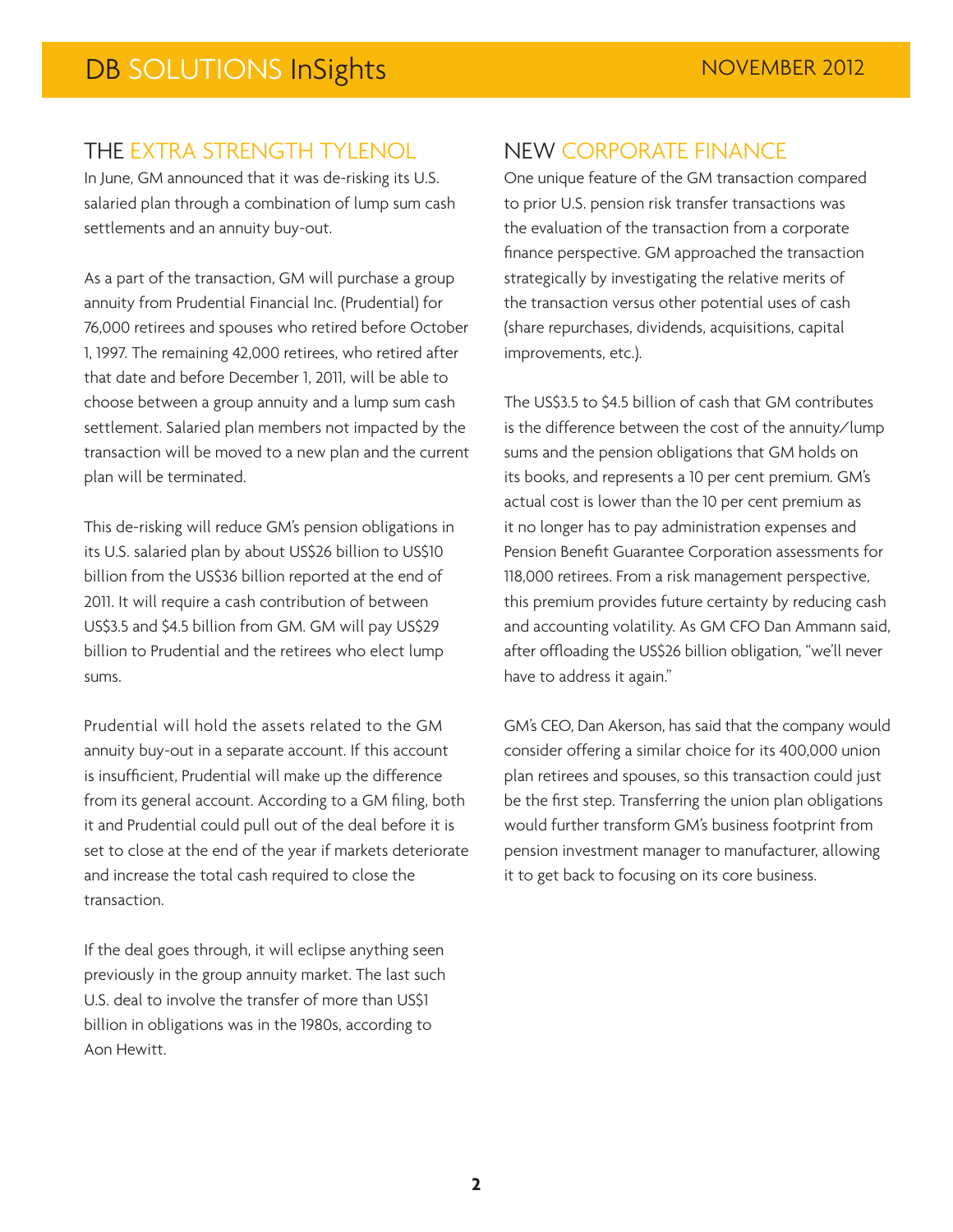CAN IT HAPPEN HERE?<br>Since the GM deal was announced, Sun Life has been receiving regular inquiries about whether a similar transaction can happen in Canada. We believe that many boards and management teams are asking the question, 'If pension de-risking makes sense for GM then is this something our company should do?'

Capacity in the Canadian market is large enough that pension risk transfer transactions in excess of \$1 billion are possible now. It may take time for the market to digest large transactions, so there may be a first mover advantage for plan sponsors who are considering risk transfer transactions.

Though much of the discussion around the GM transaction has focused on jumbo deals, it's important to remember that pension plans of all sizes are causing considerable headaches for their employers.

We expect that the overall number of pension risk transfer transactions will increase as employers of all sizes begin de-risking their plans.

Each plan sponsor should evaluate their de-risking options based on their own situation and priorities. It's not a one-size-fits-all solution. Here are some steps that plan sponsors should be considering in light of the GM transaction:

### STEPS TO CONSIDER

- Contact your pension consultant De-risking best practices are evolving quickly and a consultant can assist in evaluating the wide range of solutions available.
- Contact your investment banker One of the insights from the GM transactions is that pension plans should be evaluated within the broader corporate finance framework.
- Understand the longevity particulars of your plan Each pension plan has its own characteristics that will impact the life expectancy of its members. Understanding these characteristics will help the plan sponsor better evaluate the costs and benefits of pension risk transfer solutions.
- Get an illustrative quote Illustrative annuity and longevity insurance quotes from insurers are free and provide great information on the relative cost of pension risk transfer. They can also serve as an important benchmark when evaluating the relative merits of asset-only de-risking strategies.

The GM transaction has changed the pension risk transfer playing field and is generating global discussion as plan sponsors evaluate their pension plans within a broader corporate finance framework. The bottle of extra-strength Tylenol to cure plan sponsors' pension headaches may be a short reach away.